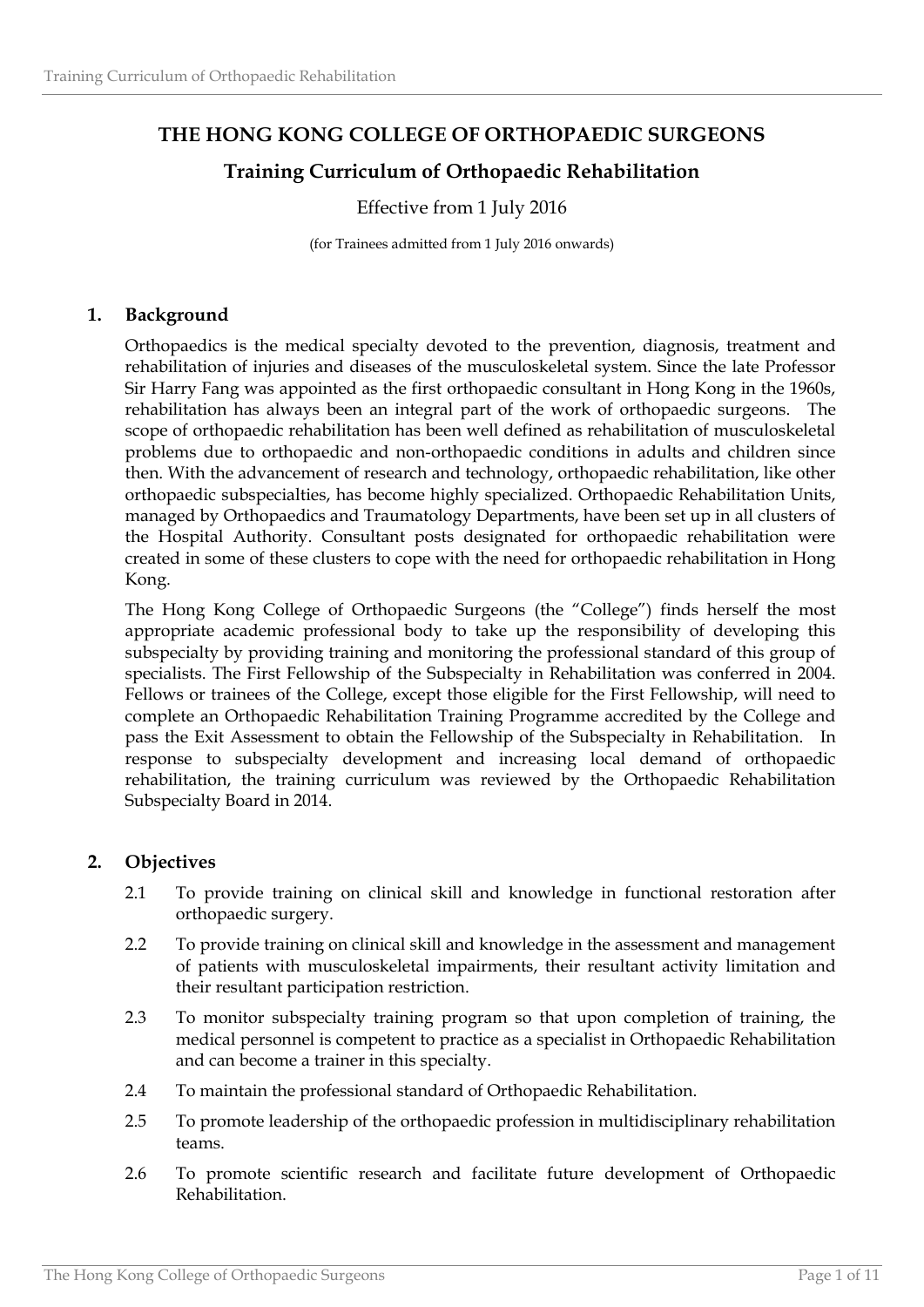# **3. Entry Requirement**

- 3.1 To be eligible for training, the trainee must be a Higher Orthopaedic Trainee or a Fellow of the Hong Kong College of Orthopaedic Surgeons.
- 3.2 The registration for Orthopaedic Rehabilitation Subspecialty Training is open in July each year. Trainees intending to join the Orthopaedic Rehabilitation Subspecialty Training should submit their registration on or before the 31<sup>st</sup> of July each year.
- 3.3 Trainees must pay the annual training fee. The amount of the training fee is decided by the Orthopaedic Rehabilitation Subspecialty Board and be endorsed by the Council of the College.

# **4. Programme Structure**

- 4.1 This is a 5-year accreditation course designed for higher specialist training in conjunction with Orthopaedic Surgery.
- 4.2 The programme includes:
	- 4.2.1 A minimum of 3 year of Higher Surgical Training in the practice of Orthopaedic Surgery.
	- 4.2.2 A minimum of 2 years of Orthopaedic Rehabilitation Subspecialty Training of which at least one year must be taken after obtaining the Fellowship of the Hong Kong College of Orthopaedic Surgeons.
- 4.3 The Orthopaedic Rehabilitation Subspecialty Training consists of the following parts:
	- 4.3.1 12 months Basic Orthopaedic Rehabilitation in Departments of Orthopaedics and Traumatology with Rehabilitation facilities accredited by the College under supervision of a Training Director.
	- 4.3.2 12 months of Advanced Orthopaedic Rehabilitation in Orthopaedic Rehabilitation Units accredited by the College with hands-on experience in the rehabilitation of a wide spectrum of musculoskeletal condition.
	- 4.3.3 Seminars and workshops organized by the Orthopaedic Rehabilitation Subspecialty Board (as stated in the training outline Appendix).
	- 4.3.4 Continuous 6-monthly assessment on performance and logbook by a Orthopaedic Rehabilitation Subspecialty trainer. Trainees must submit their Training Assessment Form within one month after completing every 6-month session of training. Failure to comply with this rule may result in termination of training.

# **5. Exit Assessment**

Trainee who has satisfied the following requirements will be recommended by the Subspecialty Board to the Council of the College for granting the subspecialty fellowship in Orthopaedic Rehabilitation.

5.1 Satisfactory logbook, attitude and clinical performance in the continuous 6-monthly assessment by Training Director throughout the training period.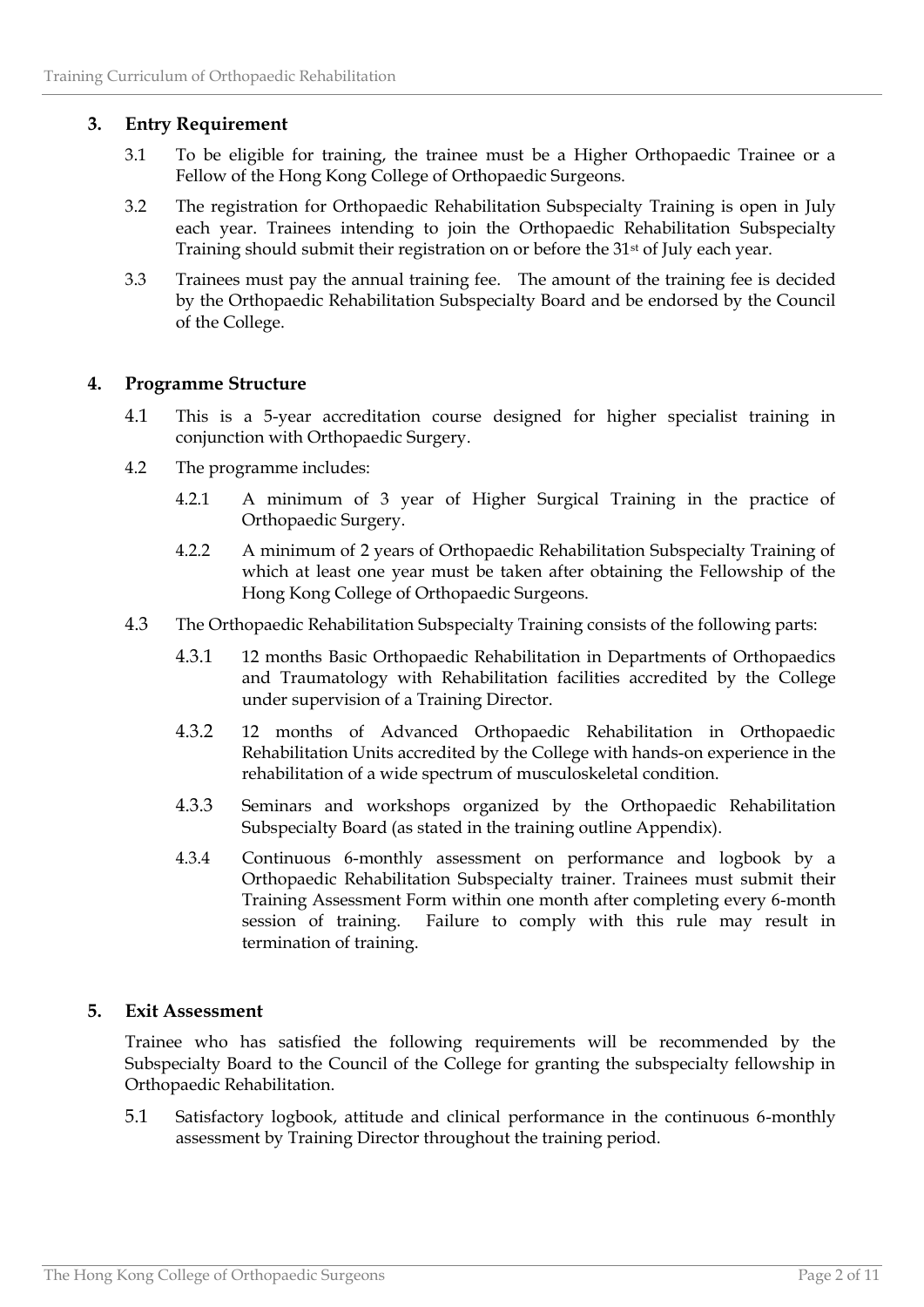- 5.2 Satisfactory (at least 70%) attendance in seminars and workshops series for Orthopaedic Rehabilitation Subspecialty Training organized by the Orthopaedic Rehabilitation Subspecialty Board (See Appendix).
- 5.3 Obtain Fellowship of the Hong Kong College of Orthopaedic Surgeons.
- 5.4 Accumulate 60 training points in the 2 years of Orthopaedic Rehabilitation Subspecialty Training.
- 5.5 Dissertation on a chosen project with direct supervision from an Orthopaedic Rehabilitation Subspecialty trainer.
- 5.6 Viva assessment in Orthopaedic Rehabilitation to assess the standard of knowledge, experience and dissertation of the trainee.
- 5.7 Trainees should have their first attempt of Exit Assessment within 5 years of their registration for Orthopaedic Rehabilitation Subspecialty Training.

# **6. Training Facilities**

Institution and facilities which have the following components for Orthopaedic Rehabilitation can apply for the status of training centre.

- 6.1 Accredited for basic and higher training program for Orthopaedic Surgery.
- 6.2 Over 250 Orthopaedic Rehabilitation admission per year on in-patient service.
- 6.3 Regular out-patient clinics covering orthopaedic rehabilitation services. Examples of these clinics include spinal injuries, amputations, hand reconstructions, sports injuries and adult joint reconstructions.
- 6.4 Qualified trainers in the trainer trainee ratio of at least 1:2.
- 6.5 Presence of multidisciplinary team structure which may include physiotherapist, occupational therapist, prosthetics and orthotics clinical psychologist, medical social worker and orthopaedic specialty nurse.
- 6.6 Regular team meetings and academic meetings.

### **7. Trainer**

- 7.1 One must be a fellow in the Subspecialty in Orthopaedic Rehabilitation under the College of Hong Kong Orthopaedic Surgeons to be a trainer.
- 7.2 A trainer has to be assessed and accredited by the Orthopaedic Rehabilitation Subspecialty Board.
- 7.3 A trainer should supervise no more than 2 trainees at any time.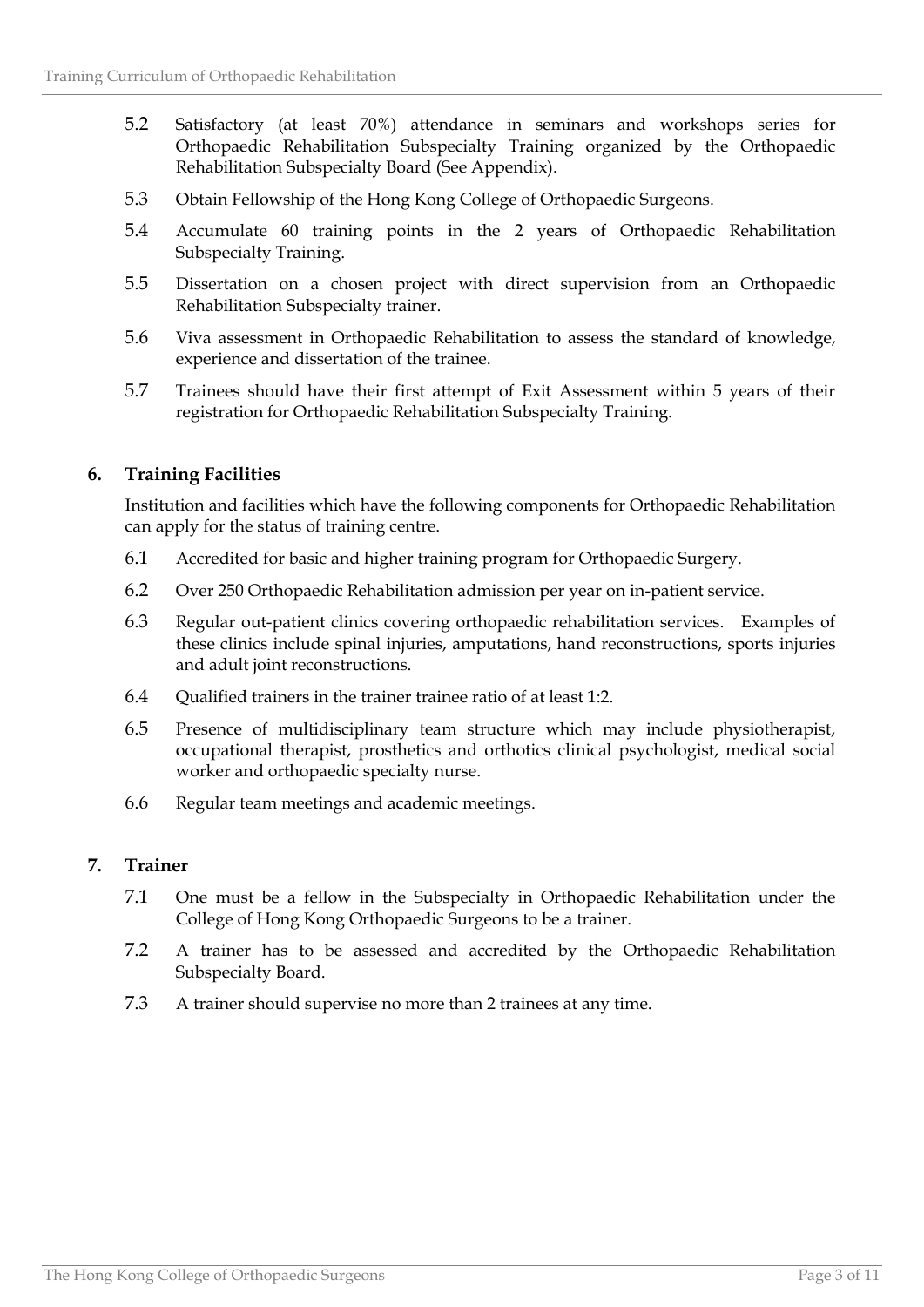# **Content: Basic Orthopaedic Rehabilitation**

# **General Orthopaedic Rehabilitation**

- **Use of walking aids**
- **Wheelchair design and prescription**
- **Use of plaster and traction devices**
- **Principle and practice of bracing and orthotics**
- **Use of technology and innovation in orthopaedic rehabilitation**

### **Principles and practice of Physical therapy**

- 1. Use of Physical agents in Orthopaedics
- 2. Therapeutic modalities
- 3. Exercise and Manipulation

### **Work related injuries**

- 1. Prevention
- 2. Chronic pain syndromes and management strategies
- 3. Assessment for impairment and activity limitation
- 4. Functional Capacity Evaluation
- 5. Occupational and ergonomic factors contributing to cumulative trauma disorders

### **Peripheral Nerve Disorders**

- 1. Entrapment Syndromes
- 2. Traumatic Nerve Injuries
- 3. Electro-physiological Evaluation of Nerve Injuries

### **Arthritis and Joint Disorders**

- 1. Primary and Secondary degenerative disorders
- 2. Inflammatory joint diseases
- 3. Osteonecrosis
- 4. Osteochondritis
- 5. Chondromatosis
- 6. Neuropathic Joint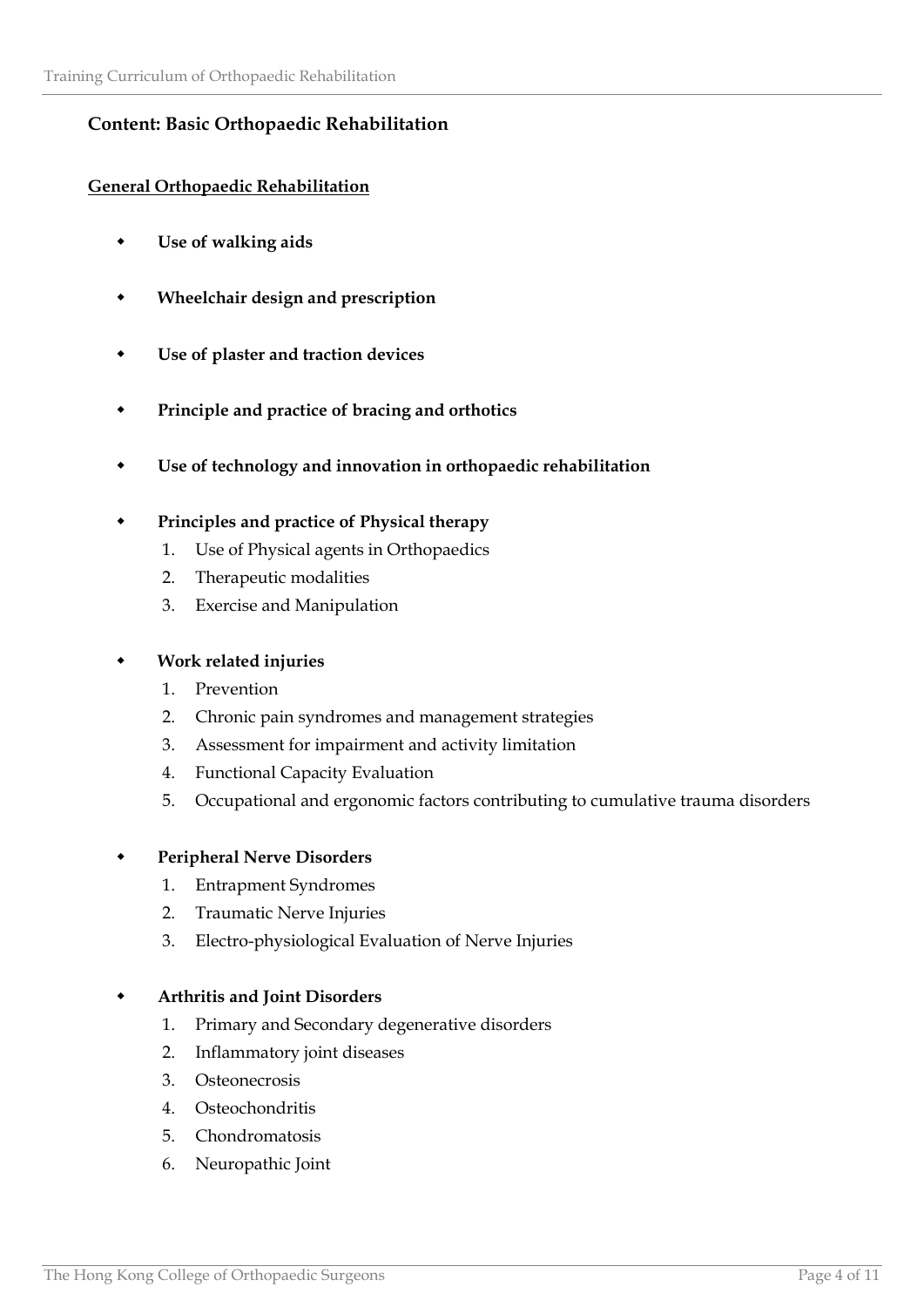### **Limb Burn Rehabilitation**

- 1. Pathophysiology of :
	- Acute burn
	- Scar, keloid formation and hypertrophic scars
	- Heterotopic calcifications
	- Contracture
- 2. Use of medication
	- Antipruritic
	- Topical agents
	- Steroid
- 3. Surgical management of Scar contractures
- 4. Physical therapy
	- Therapeutic exercise
	- Pressure therapy

### **Trauma**

### **Biology of tissue healing**

- 1. Anatomy and Biomechanics of bone
- 2. Primary and Secondary healing of bone
- 3. Effect of Operative treatment on fracture healing
- 4. Biology of soft tissue healing with respect to muscle, tendon, nerve and ligaments

### **Principle of fracture management**

- 1. Description of fractures
- 2. Classification of fractures
- 3. Biomechanics of fractures
- 4. Internal fixation and external fixation
- 5. Biomechanics of lateral devices and intramedullary devices

### **Special Rehabilitation problems in trauma**

- 1. Hip fracture
- 2. Polytrauma patient
- 3. Spinal trauma
- 4. Osteoporotic fractures
- 5. Pathological fractures
- 6. Periprosthetic fractures
- 7. Complex Regional Pain Syndrome
- 8. Heterotopic Ossification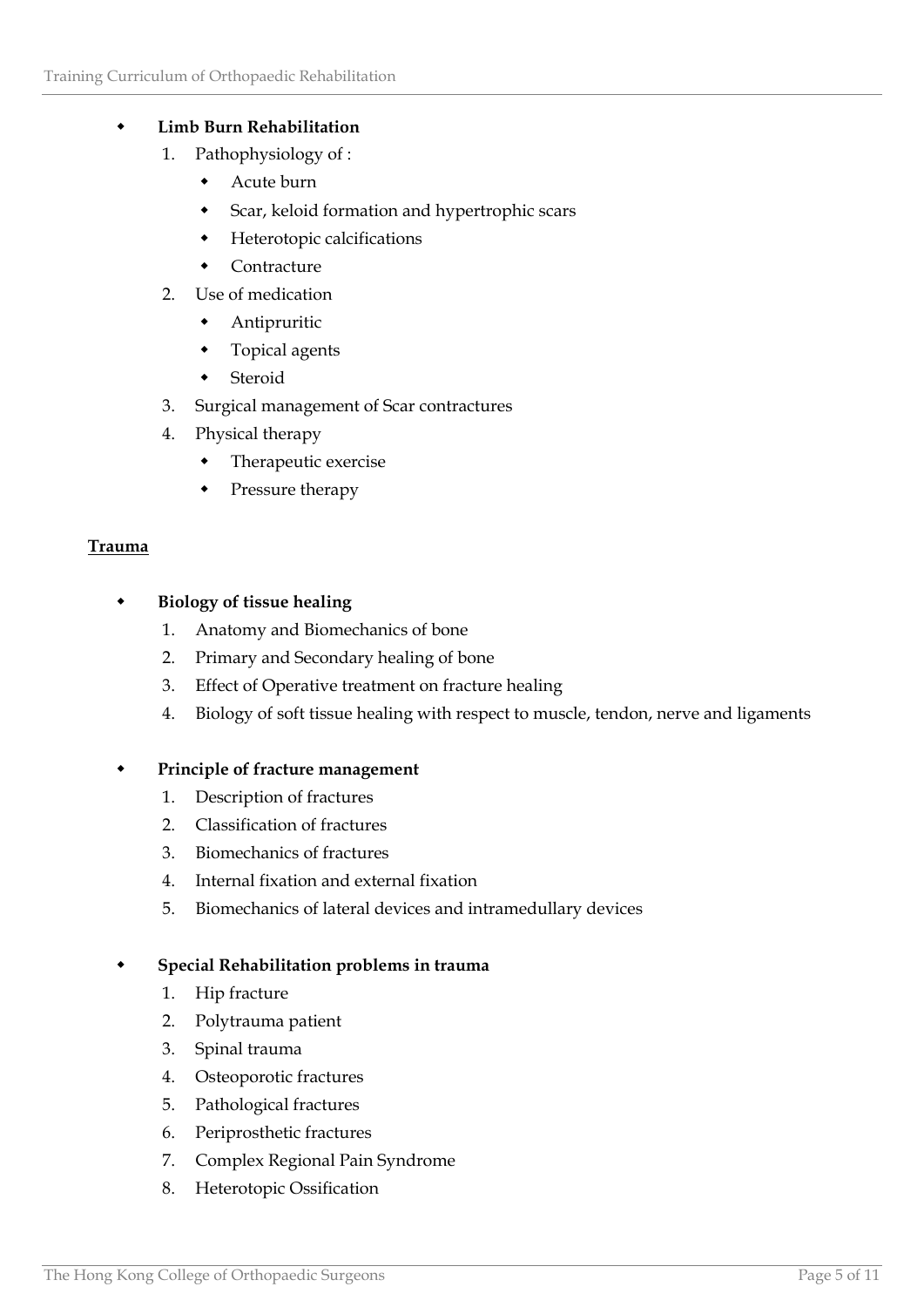# **Sports Injury**

- **Principle and practice of rehabilitation in sports injury**
	- 1. Sports Physiology
	- 2. Muscle strength, flexibility and endurance training strategies
	- 3. Physiological adaptation to aerobic exercise
	- 4. Protective bracing and joint stability
- **Acute and Cumulative/Repetitive Injuries**

### **Rehabilitation strategies for athletes**

- 1. Rotator cuff injuries
- 2. Patellofemoral syndromes

### **Rehabilitation principles after arthroscopic re-constructive surgery**

- 1. ACL / PCL reconstruction
- 2. Patella stabilization procedures
- 3. Shoulder stabilization procedures
- 4. Ankle and foot
- 5. Elbow

### **Joint instability**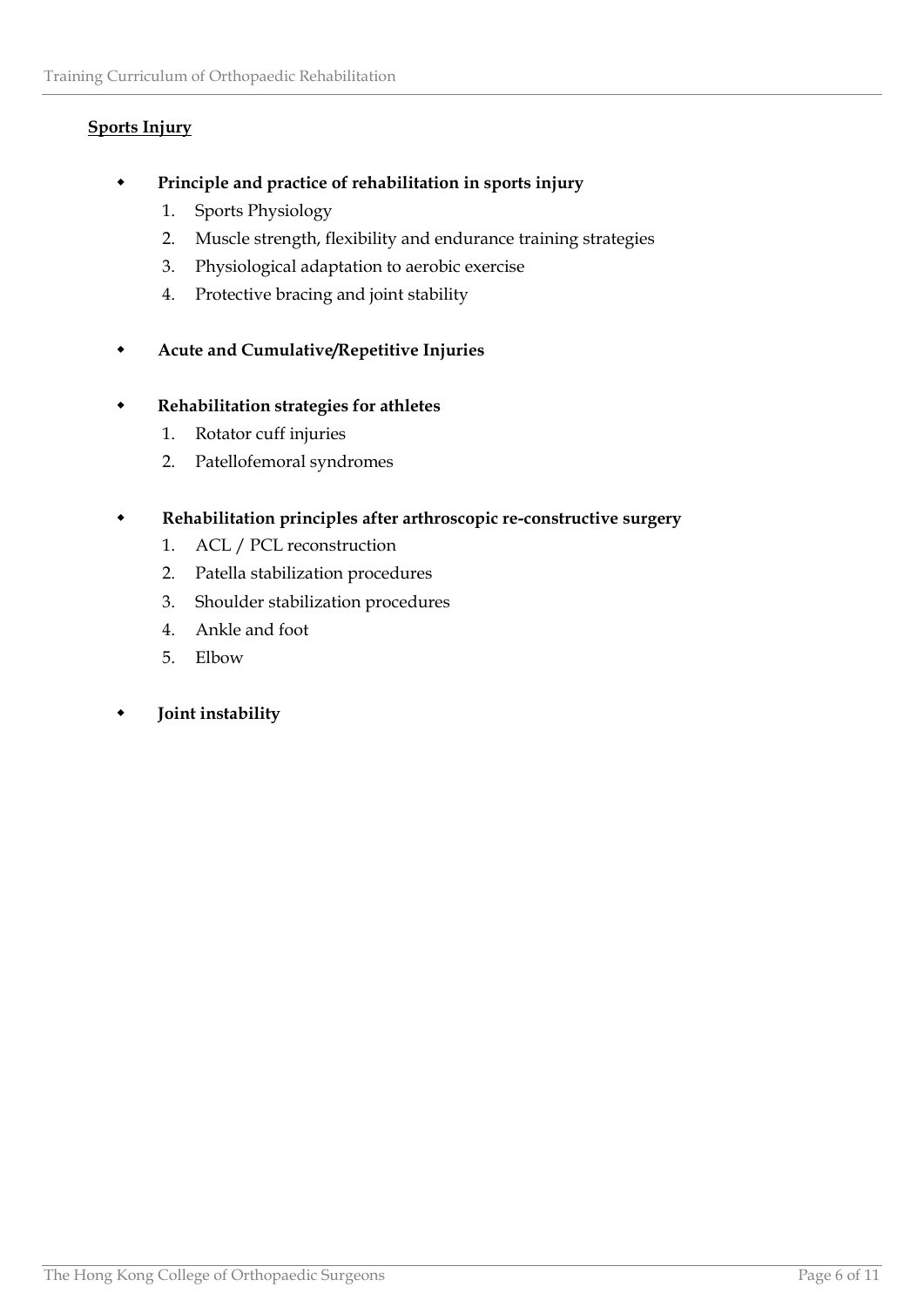# **Adult Joint reconstruction**

### **Biomechanics of joints**

- 1. Free body diagram on joint biomechanics
- 2. Kinesthesiology and Kinematics
- 3. Biotribology
- 4. Design of joint prosthesis
	- Constrained and Non-constrained types
	- Cemented and Cementless designs
	- Influence of design on range of motion

### **Biomaterials**

- 1. Basics of material science
- 2. Metals
- 3. Polymers
- 4. Ceramics
- 5. Composites

### **Rehabilitation after joint replacement**

- 1. Hip joint
	- Stable position
	- Principle of physical therapy
	- Multi-disciplinary rehabilitation program
	- Gait training
	- Management of common complications
- 2. Knee joint
	- Multi-disciplinary rehabilitation program
	- Pros and Cons of CPM (Continuous Passive Motion)
	- Post-operation flexion contracture and management
	- Management of common complications

### **Rehabilitation of Non-arthroplasty reconstruction of joint**

- 1. Arthrodesis
- 2. Osteotomy
- 3. Acetabuloplasty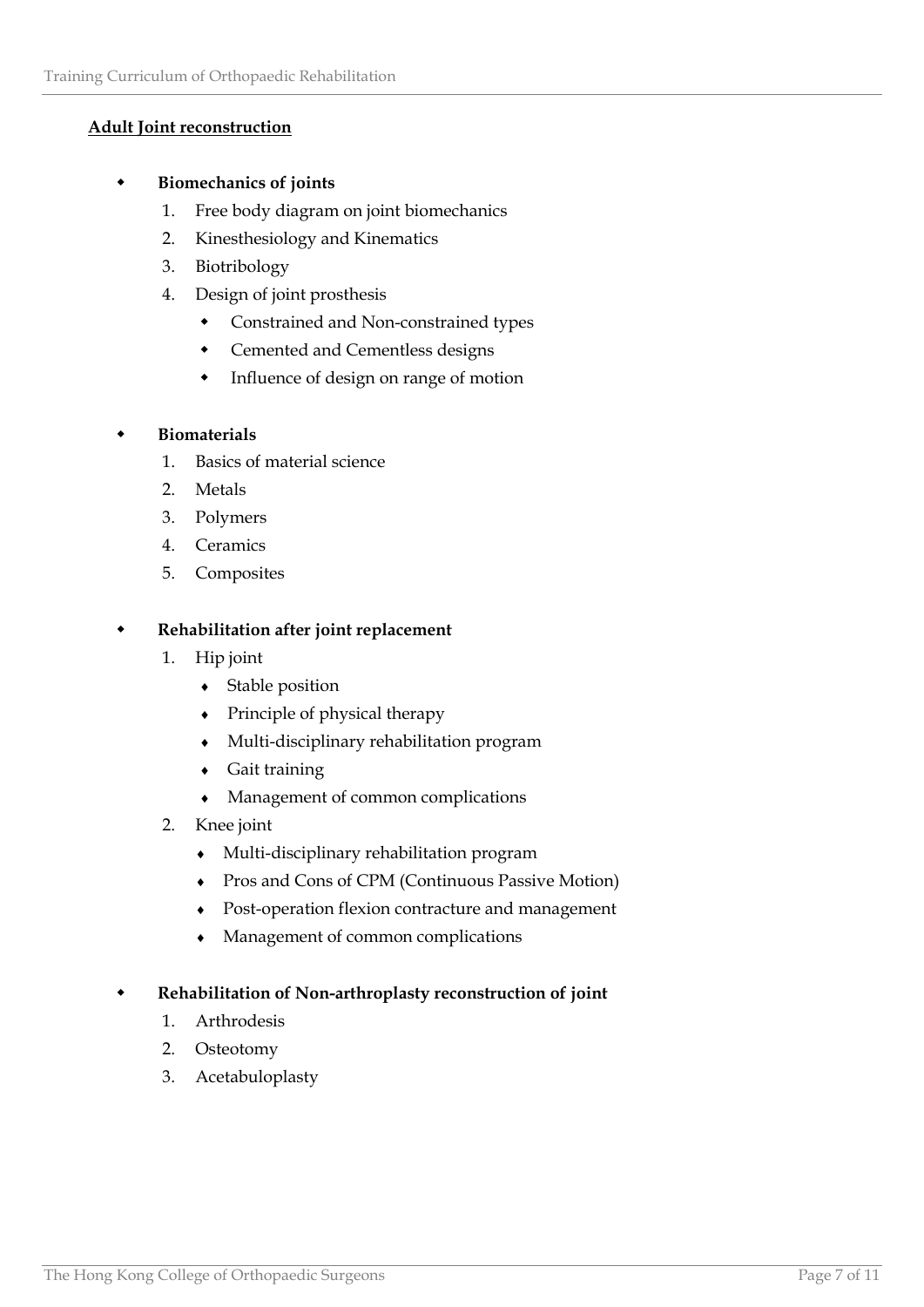# **Content: Advanced Orthopaedic Rehabilitation**

# **Hand Surgery**

# **Functional assessment of hand**

- 1. Sensory assessment
- 2. Power
- 3. Dexterity
- 4. Intrinsic and extrinsic muscles

# **Principle of Tendon Rehabilitation**

- 1. Tendon healing mechanism
	- Extrinsic and Intrinsic
	- Blood supply
	- Suturing technique and tendon strength
- 2. Flexor tendon and extensor tendon
- 3. Principle of tendon rehabilitation programs
- 4. Rehabilitation program for tendon graft
- 5. Rehabilitation program for tendon transfer

# **Principle of Neurological Rehabilitation**

- 1. Post-traumatic
- 2. Compressive neuropathy
- 3. Brachial Plexus injury
- 4. Sensory re-education

# **Principle of Hand Splints**

- 1. Dynamic splints
- 2. Functional splints
- 3. Static splints
- 4. Protective splintage

# **Management of stiff hand and chronic pain**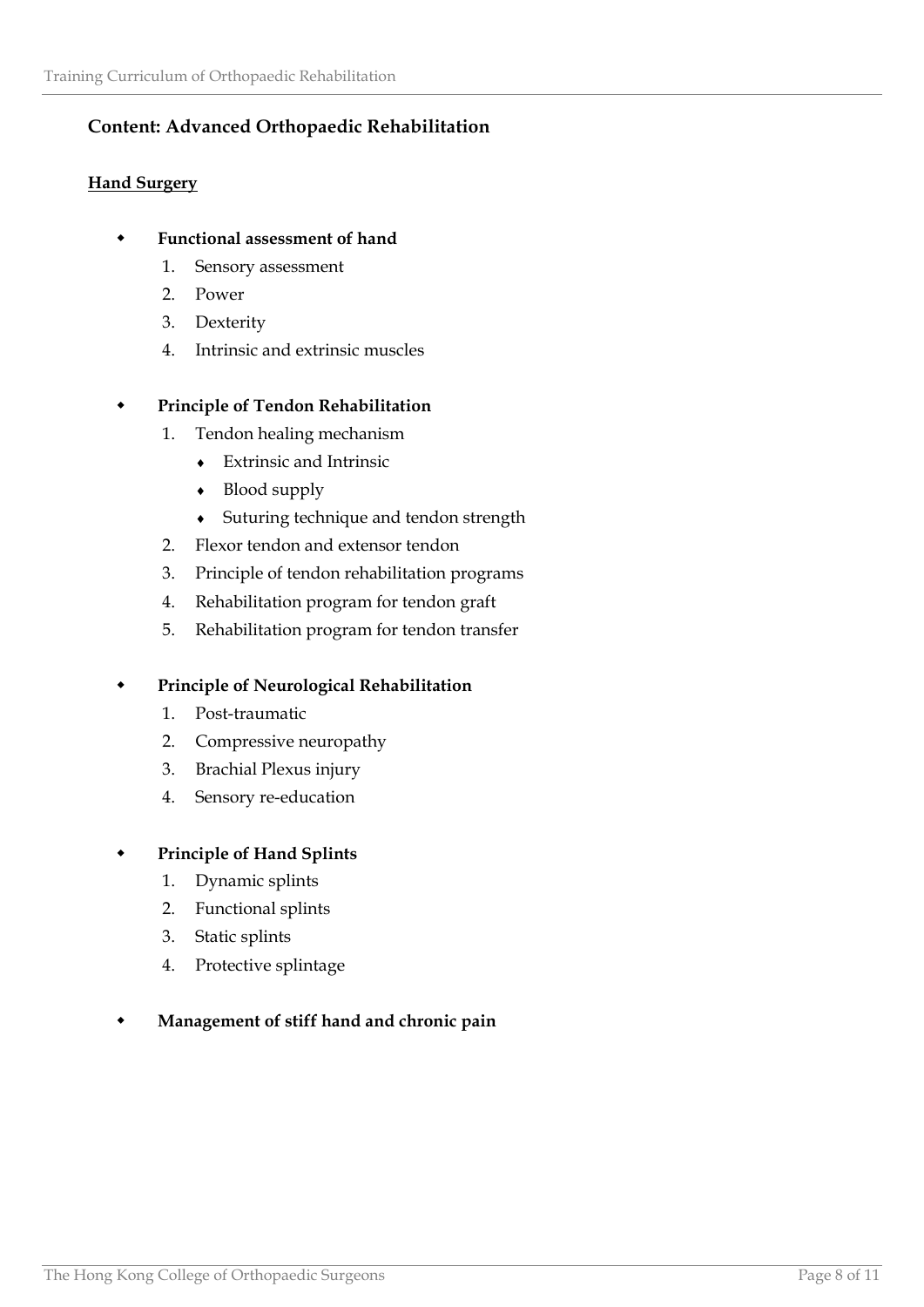### **Prosthetic and Orthotics/Amputees**

### **Lower limb amputation**

- 1. Amputations through the foot
- 2. Amputations through the ankle
- 3. Amputations through the leg
- 4. Amputations through the knee
- 5. Amputations through the thigh
- 6. Amputation (dis-articulation) through the hip
- 7. Hemipelvectomy

# **Upper limb amputation**

- 1. Wrist disarticulation
- 2. Amputations through forearm
- 3. Elbow disarticulation
- 4. Above elbow amputations
- 5. Shoulder disarticulation and forequarter amputations

# **Prosthetic Components, Design and Prescription Principles**

- 1. Endoskeleton and Exoskeleton
- 2. Socket design
- 3. Suspension of prosthesis
- 4. knee joint design
- 5. Prosthetic foot design
- 6. Myoelectric prosthesis
- 7. Computer-aided design and manufacture

### **Pain following amputation**

- 1. Neuroma formation
- 2. Complex Regional Pain Syndrome
- 3. Phantom limb
- 4. Stump problems
- 5. Joint contracture
- 6. Gait problem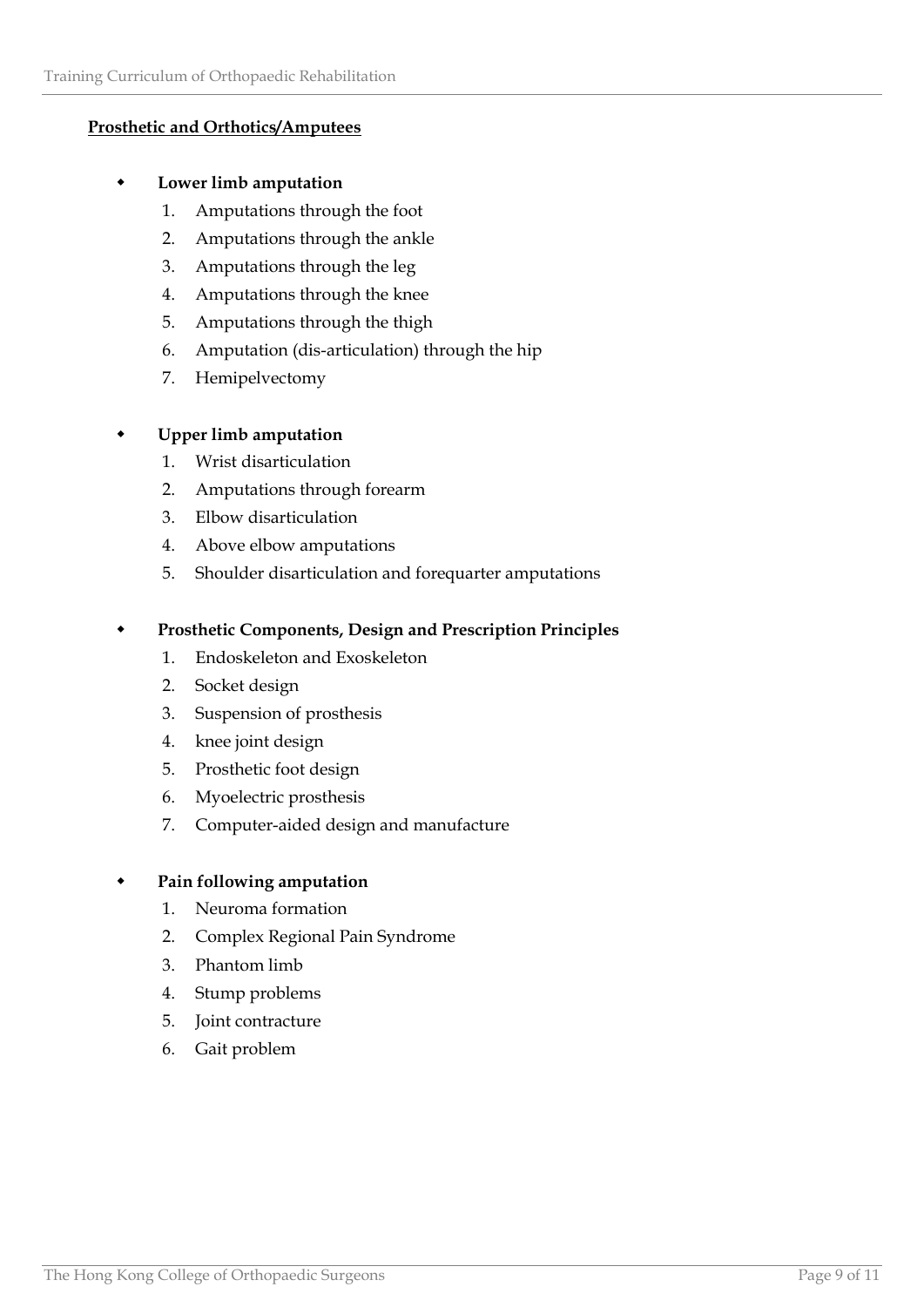# **Spinal Cord Injury**

- **Principle of spine injury and surgical treatment**
	- 1. Biomechanics of spine fracture
	- 2. Definition of stability
	- 3. Classification of spine fractures
	- 4. Principle and Biomechanics of spine instrumentation

# **Neurological and Functional classification of spinal cord injury**

- 1. International Standards for Neurological Classification of Spinal Cord Injury (ISNCSI)
- 2. Prognostication of Neurological and functional recovery

# **Rehabilitation program according to level of injury**

- 1. Prevention of deformities
- 2. Prevention and Management of pressure sores
- 3. Cardiovascular management
- 4. Respiratory management
- 5. Neurogenic bladder management
- 6. Neurogenic bowel management
- 7. Functional Rehabilitation
- 8. Special consideration in mobility aids
- 9. Orthotics
- 10. Assistive technology, ADL aids and environmental modification
- 11. Use of robotics in SCI rehabilitation

### **Management of common complication in SCI**

- 1. Thromboembolism
- 2. Neuropathic Pain
- 3. Spasticity
- 4. Autonomic dysreflexia

### **Secondary surgery**

- 1. Upper limb reconstruction
- 2. Function electrical stimulation
- 3. Implantable devices